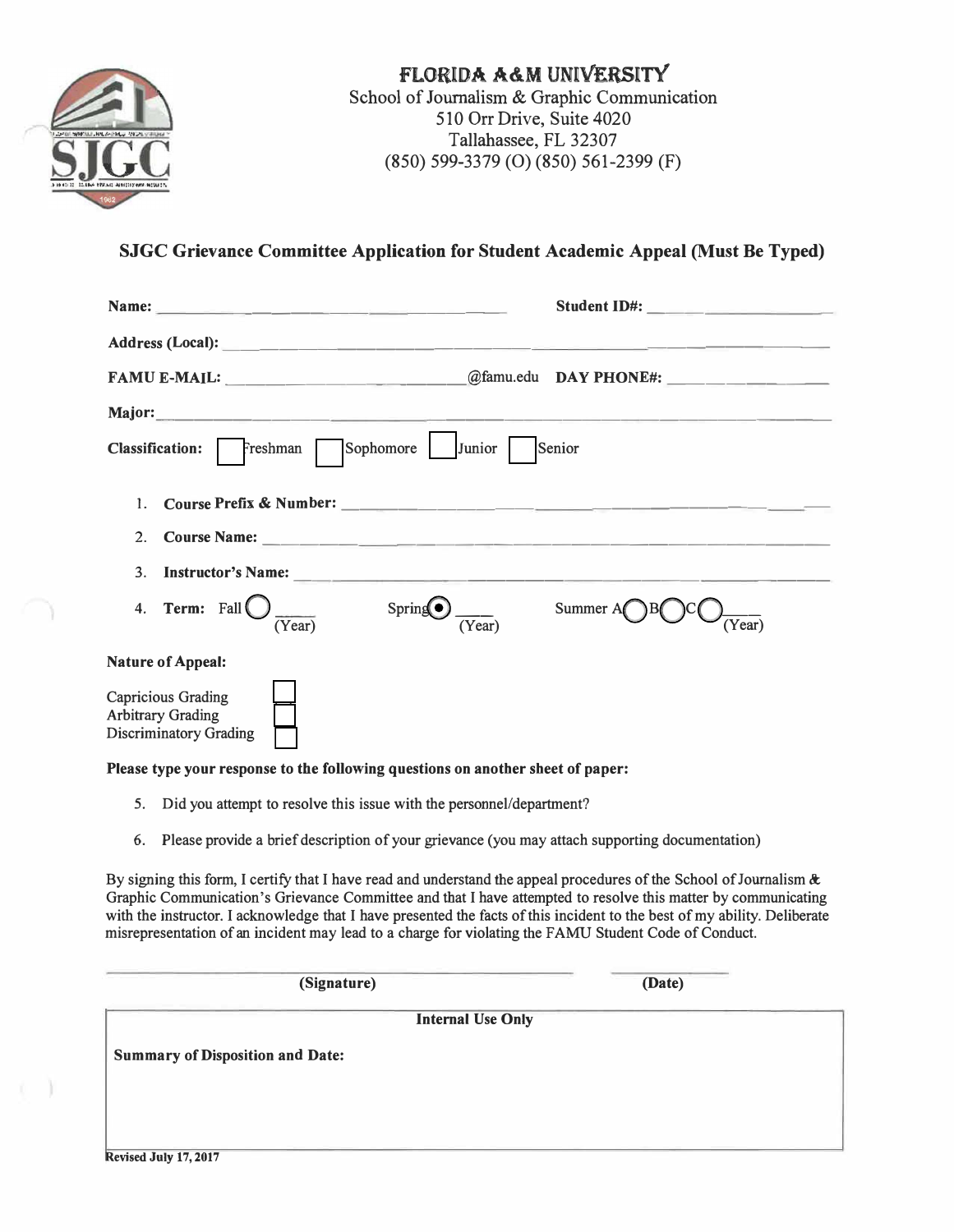

# **FLORIDA A&M UNIVERSITY**

School of Journalism & Graphic Communication 510 Orr Drive, Suite 4020 Tallahassee, FL 32307  $(850)$  599-3379 (O) (850) 561-2399)

### **Grievance Committee Academic Grievance Procedures**

- 1. Appeal to SJGC Grievance Committee. All appeals of divisional decisions, within the School of Journalism & Graphic Communication regarding student academic appeals specified in Paragraph 2, will be heard by the Grievance Committee. The student must demonstrate proof that s/he has first met with the faculty member and next with the division director, and that the dispute was not successfully resolved between those parties. All Capstone appeals must follow the same process, except that the student must first meet with the Capstone director and/or committee.
- 2. What decisions or actions may be appealed? A student may appeal a divisional decision to the Grievance Committee in the following cases:
	- A. Grades. Where a final course grade is alleged to have been given by a faculty member to the student in a capricious, arbitrary, or discriminatory manner.\*
	- B. Unacceptable academic learning condition. Where a faculty member, staff member, or administrator has created or perpetuated an unauthorized academic learning condition or environment that has caused a significant and ascertainable negative impact upon the student.
- 3. Manner of filing appeal. All appeals made to the School of Journalism & Graphic Communication Grievance Committee will commence with the filing of a properly completed (typed) appeal form, as approved by the Dean of the School of Journalism  $\&$ Graphic Communication. Appeal forms may be obtained on the School of Journalism  $\&$ Graphic Communication's website or in the Director of Academic Support Services office, 510 Orr Drive, Suite 4020, Tallahassee, FL 32307.
- 4. Where appeal filed. An appeal must be filed in the Office of the Director of Academic Support Services of the School of Journalism & Graphic Communication, 510 Orr Drive, Suite 4020, Tallahassee, FL 32307.
- 5. Timing of appeal. An appeal must be filed within thirty (30) calendar days of the rendering of the divisional decision being appealed, unless the Grievance Committee grants additional time for appeal based upon just cause and in the interest of a just resolution of the appeal.
- 6. Initial processing of appeal. After receipt of a properly executed appeal form, the Director Academic & Support Services of the School of Journalism & Graphic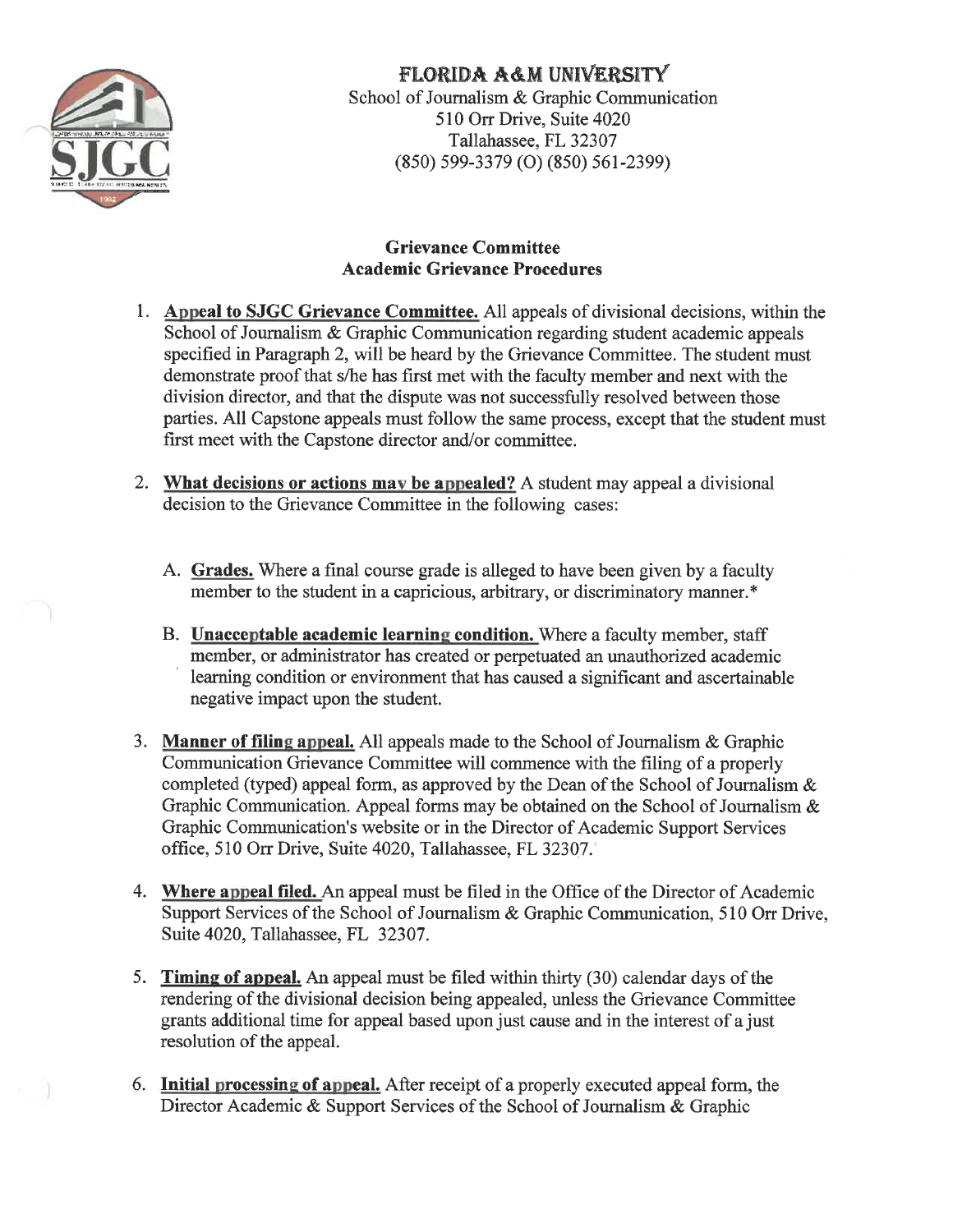Communication will refer the appeal in a timely manner to the Grievance Committee by transmittal to the committee director. The Dean also will direct the appropriate division director to furnish to the Dean all documentation within his or her custody pertaining to the appeal, such documentation to be referred upon its receipt to the committee by transmittal to the committee director. The committee chair, in turn, will furnish each member of the committee with the appeal form, supporting documentation, and other materials relevant to the appeal.

- 7. Scheduling of hearing. The chairperson of the Grievance Committee, upon receipt of an appeal and necessary documentation, expeditiously will schedule a hearing in the matter before the committee. Unless otherwise directed by the committee or its chair, all hearings will be held on an as-needed basis, but not less than once per month on the first Tuesday. The committee director will notify all parties to the appeal-including the student making the appeal, the faculty member, staff member or administrator whose action gave rise to the appeal, and the appropriate division director-of the date, time, and location of the hearing. The notice will be made in writing not less than seven (7) calendar days in advance of the hearing, unless each of the concerned parties to an appeal waives the notice requirement.
- 8. Hearings. Unless otherwise allowed by the committee in the interest of a just resolution of an appeal, each party to an appeal will be allowed not more than ten (10) minutes to present his or her respective position. Only the student making the appeal, the faculty member, staff member or administrator whose action gave rise to the appeal, and the appropriate division director will be allowed to speak during a hearing. Pertinent information from witnesses having direct knowledge of the circumstances giving rise to the appeal may be submitted to the committee in written form, although the committee upon its own motion may call witnesses for oral testimony at a hearing.
- 9. Hearing record. As directed by the committee director, an appropriate written record of each appeal hearing will be taken and maintained.
- 10. SJGC Grievance Committee findings and recommendations. After completion of the hearing of an appeal, the Grievance Committee will expeditiously review the record of the appeal in the interest of a just resolution. Notice of the committee's findings and recommendations will be forwarded in writing by the committee director to the Dean of the School of Journalism & Graphic Communication as soon as is reasonably practicable after the committee's decisions are taken.
- 11. Final determination. The Dean of the School of Journalism & Graphic Communication will review the Grievance Committee findings and recommendations in each appeal in a timely manner. As soon as is reasonably practicable thereafter, the Dean will notify the parties to the appeal in writing of her decision and also will provide each of the parties with a copy of the Grievance Committee's findings and recommendations.
- 12. Other grievances. For information concerning student grievances other than those subject to appeal to the Grievance Committee, see the Florida A&M University General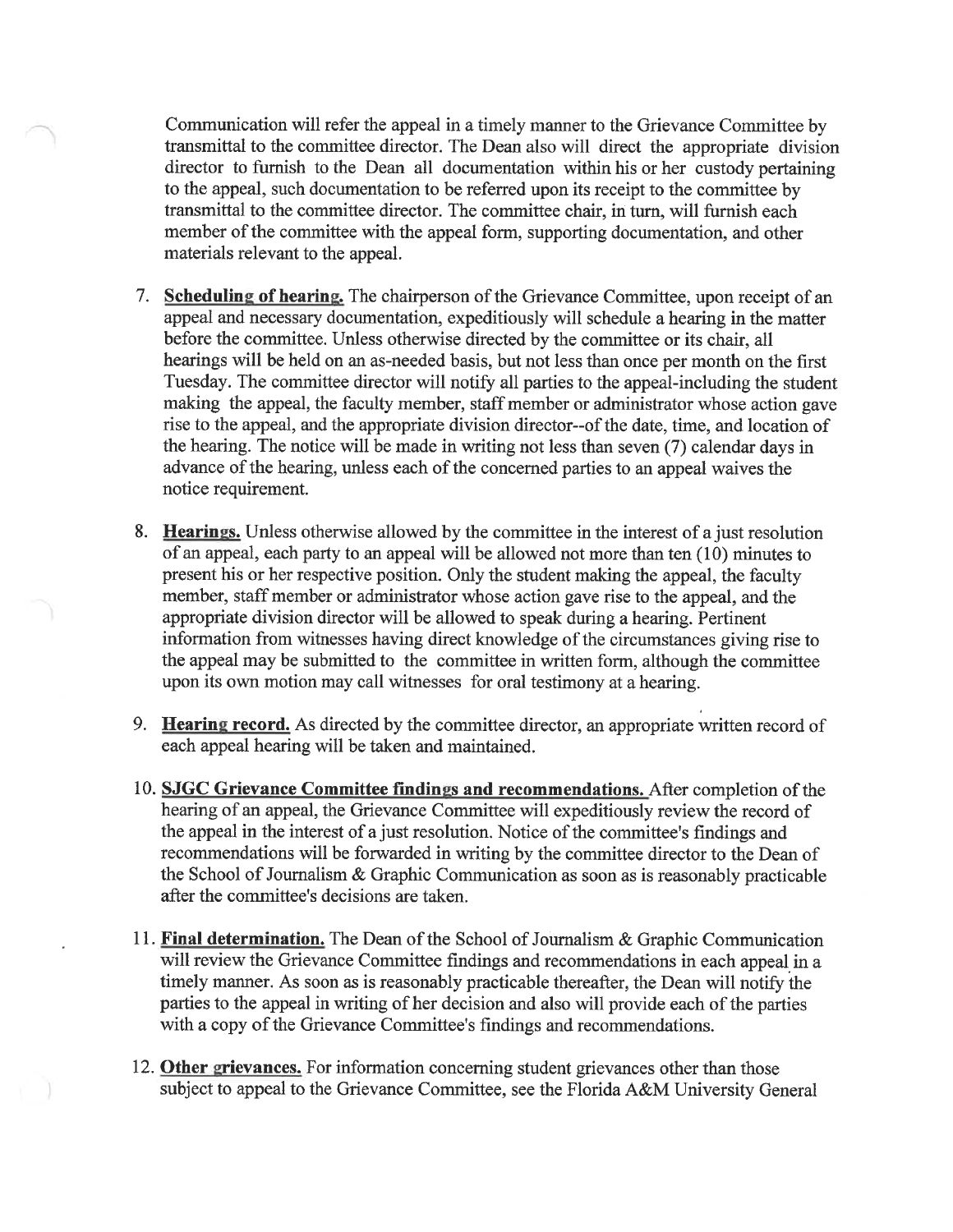Catalog, including sections relating to academic discipline; cheating and plagiarism; readmission from suspension; modification of degree requirements; university nondiscrimination policies; policy on disruptive behavior; university code of conduct; and general catalog policy on student petitions.

"Capricious" means not resulting from a reasonable and announced grading policy and procedure.

"Arbitrary" means without a sound academic basis or else based primarily upon personal preference or whim.

"Discriminatory" means differential treatment based upon race, religion, color, age, gender, sexual orientation, disability, or national origin.

Revised 7-17-17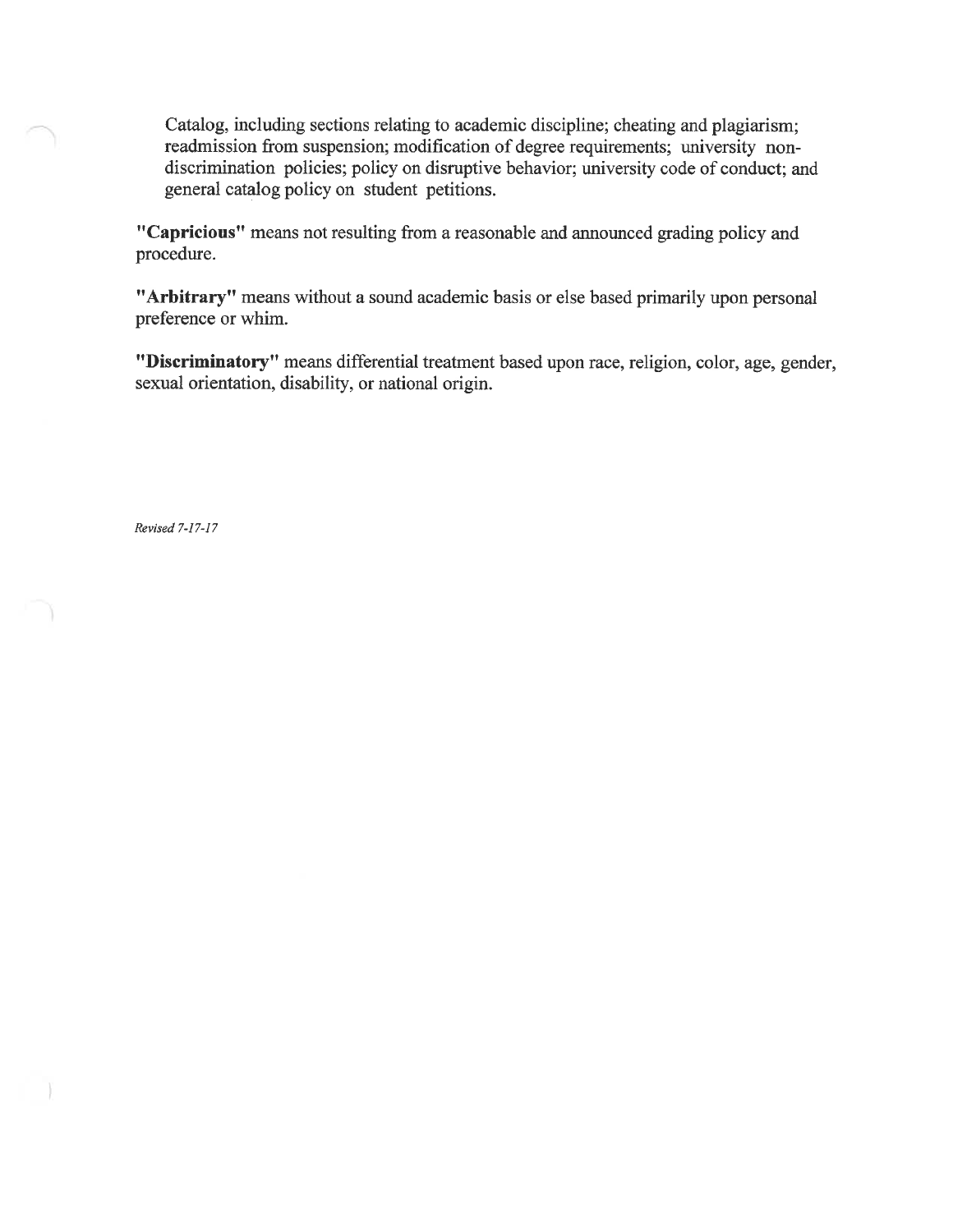### School of Journalism & Graphic Communication Florida A&M University **Grievance Committee Non-Academic Complaint Procedures**

1. Appeal to SJGC Grievance Committee. All appeals of divisional decisions, within the School of Journalism & Graphic Communication regarding student non-academic complaint appeals specified in Paragraph 2, will be heard by the Grievance Committee. The student must demonstrate proof that s/he has first met with the faculty member and next with the division director, and that the dispute was not successfully resolved between those parties. All Capstone appeals must follow the same process, except that the student must first meet with the Capstone director and/or committee.

 $2.$ What decisions or actions may be appealed? A student may appeal a divisional decision to the Grievance Committee in the following cases:

A. **Unacceptable academic learning condition.** Where a faculty member, staff member, or administrator has created or perpetuated an unauthorized academic learning condition or environment that has caused a significant and ascertainable negative impact upon the student.

3. **Manner of filing appeal.** All appeals made to the School of Journalism & Graphic Communication Grievance Committee will commence with the filing of a properly completed (typed) appeal form, as approved by the Dean of the School of Journalism & Graphic Communication. Appeal forms may be obtained on the School of Journalism & Graphic Communication's website or in the Director of Academic Support Services office, 510 Orr Drive, Suite 4020, Tallahassee, FL 32307.

 $\overline{4}$ . Where appeal filed. An appeal must be filed in the Office of the Director of Academic Support Services of the School of Journalism & Graphic Communication, 510 Orr Drive, Suite 4020, Tallahassee, FL 32307.

5. **Timing of appeal.** An appeal must be filed within thirty (30) calendar days of the rendering of the divisional decision being appealed, unless the Grievance Committee grants additional time for appeal based upon just cause and in the interest of a just resolution of the appeal.

6. Initial processing of appeal. After receipt of a properly executed appeal form, the Director Academic & Support Services of the School of Journalism & Graphic Communication will refer the appeal in a timely manner to the Grievance Committee by transmittal to the committee director. The Dean also will direct the appropriate division director to furnish to the Dean all documentation within his or her custody pertaining to the appeal, such documentation to be referred upon its receipt to the committee by transmittal to the committee director. The committee chair, in turn, will furnish each member of the committee with the appeal form, supporting documentation, and other materials relevant to the appeal.

7. **Scheduling of hearing.** The chairperson of the Grievance Committee, upon receipt of an appeal and necessary documentation, expeditiously will schedule a hearing in the matter before the committee. Unless otherwise directed by the committee or its chair, all hearings will be held on an as-needed basis, but not less than once per month on the first Tuesday. The committee director will notify all parties to the appeal-including the student making the appeal, the faculty member, staff member or administrator whose action gave rise to the appeal, and the appropriate division